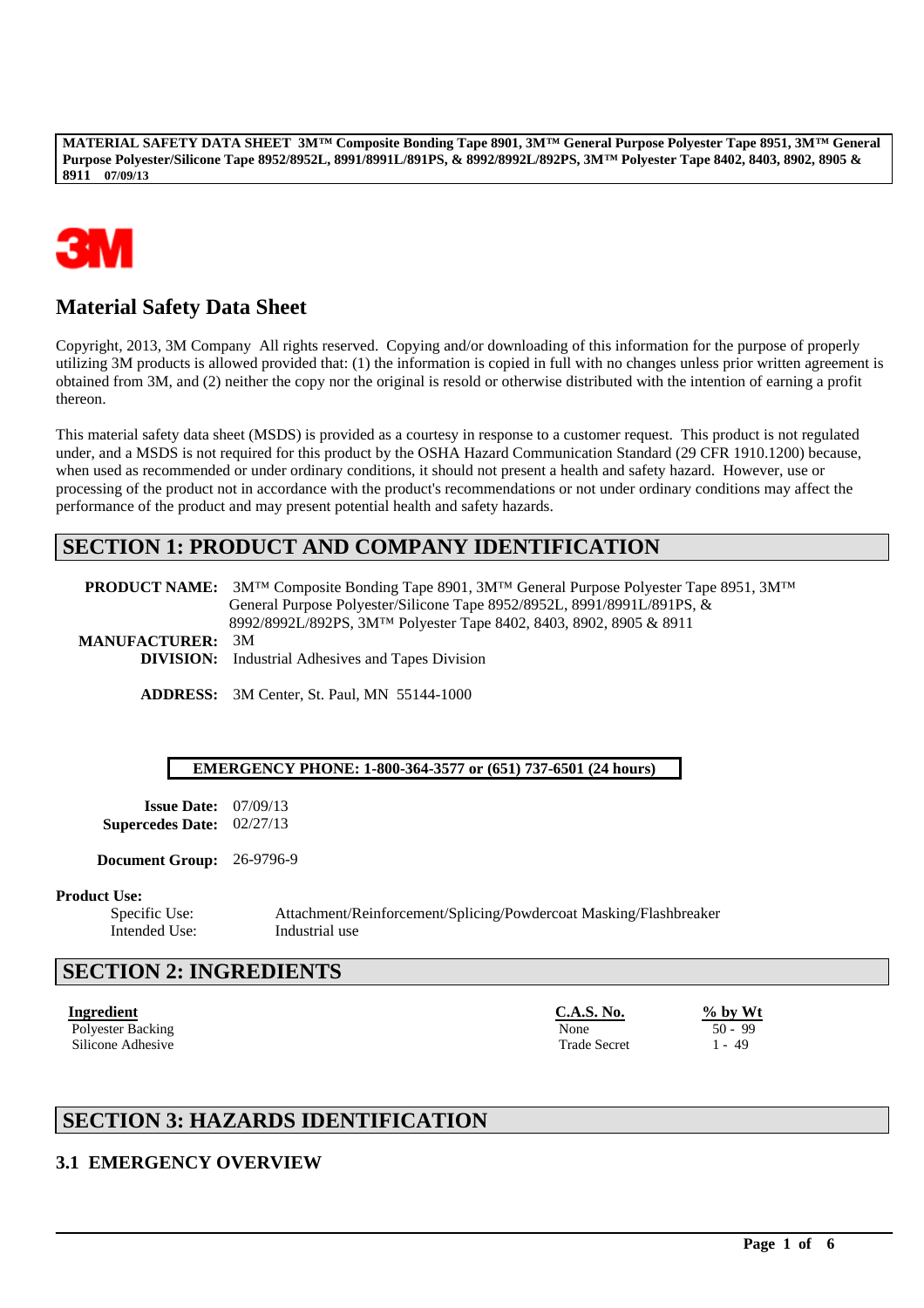**Specific Physical Form:** Roll of Tape **Odor, Color, Grade:** Various colored polyester tape with silicone adhesive **General Physical Form:** Solid **Immediate health, physical, and environmental hazards:** This product, when used under reasonable conditions and in accordance with the 3M directions for use, should not present a health hazard. However, use or processing of the product in a manner not in accordance with the product's directions for use may affect the performance of the product and may present potential health and safety hazards.

## **3.2 POTENTIAL HEALTH EFFECTS**

**Eye Contact:** No health effects are expected.

**Skin Contact:** No health effects are expected.

**Inhalation:** No health effects are expected.

**Ingestion:**

No health effects are expected.

# **SECTION 4: FIRST AID MEASURES**

## **4.1 FIRST AID PROCEDURES**

The following first aid recommendations are based on an assumption that appropriate personal and industrial hygiene practices are followed.

| <b>Eve Contact:</b>  | No need for first aid is anticipated. |
|----------------------|---------------------------------------|
| <b>Skin Contact:</b> | No need for first aid is anticipated. |
| Inhalation:          | No need for first aid is anticipated. |
| <b>If Swallowed:</b> | No need for first aid is anticipated. |

# **SECTION 5: FIRE FIGHTING MEASURES**

## **5.1 FLAMMABLE PROPERTIES**

**Autoignition temperature** *Not Applicable* **Flash Point** *Not Applicable* **Flammable Limits(LEL)** *Not Applicable* **Flammable Limits(UEL)** *Not Applicable*

### **5.2 EXTINGUISHING MEDIA**

Use fire extinguishers with class B extinguishing agents (e.g., dry chemical, carbon dioxide).

## **5.3 PROTECTION OF FIRE FIGHTERS**

**Special Fire Fighting Procedures:** Wear full protective equipment (Bunker Gear) and a self-contained breathing apparatus (SCBA).

\_\_\_\_\_\_\_\_\_\_\_\_\_\_\_\_\_\_\_\_\_\_\_\_\_\_\_\_\_\_\_\_\_\_\_\_\_\_\_\_\_\_\_\_\_\_\_\_\_\_\_\_\_\_\_\_\_\_\_\_\_\_\_\_\_\_\_\_\_\_\_\_\_\_\_\_\_\_\_\_\_\_\_\_\_\_\_\_\_\_\_\_\_\_\_\_\_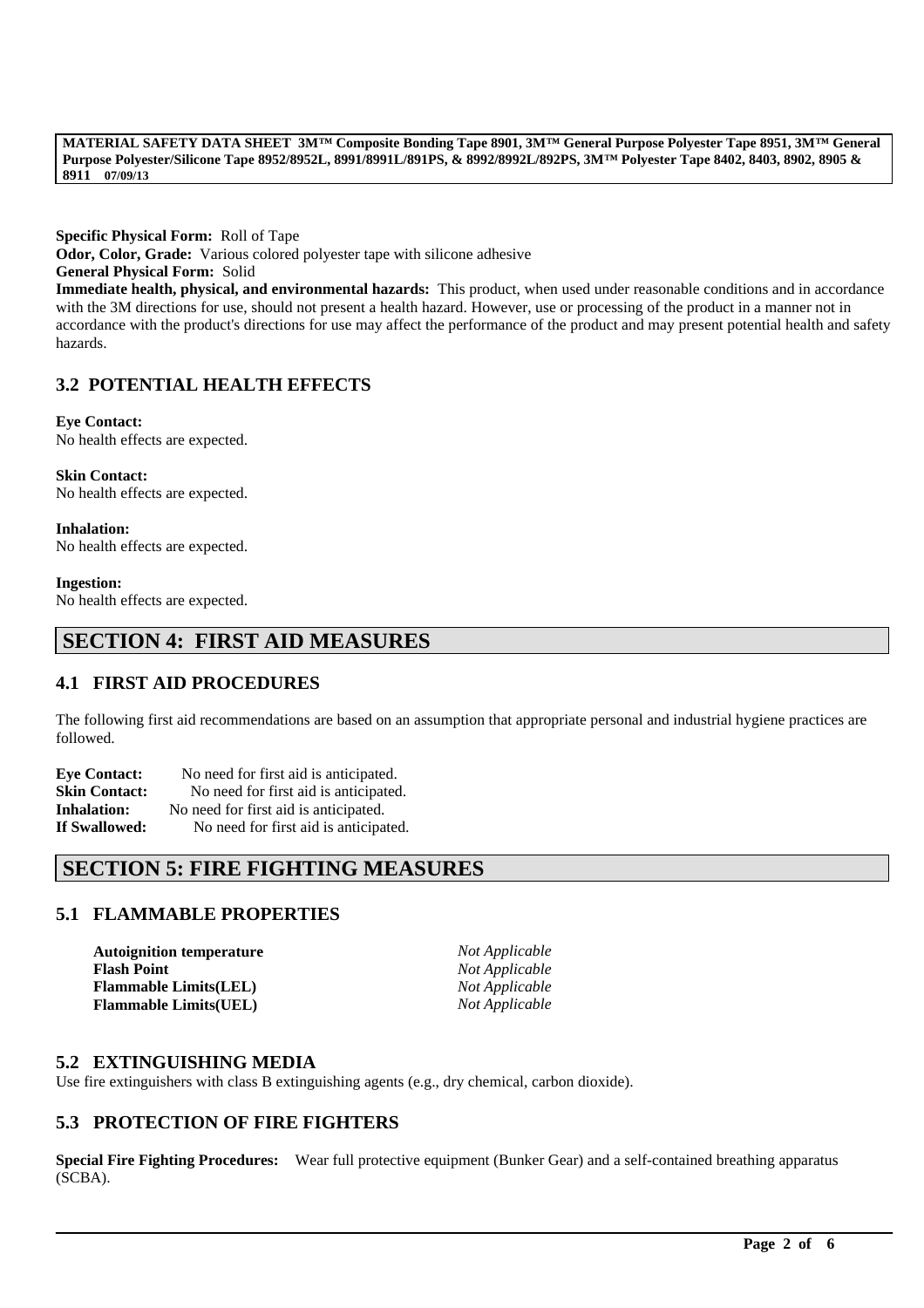**Unusual Fire and Explosion Hazards:** No unusual fire or explosion hazards are anticipated.

**Note: See STABILITY AND REACTIVITY (SECTION 10) for hazardous combustion and thermal decomposition information.**

## **SECTION 6: ACCIDENTAL RELEASE MEASURES**

**6.1. Personal precautions, protective equipment and emergency procedures** Not applicable.

#### **6.2. Environmental precautions**

Not applicable.

#### **Clean-up methods**

Not applicable.

# **SECTION 7: HANDLING AND STORAGE**

### **7.1 HANDLING**

This product is considered to be an article which does not release or otherwise result in exposure to a hazardous chemical under normal use conditions.

### **7.2 STORAGE**

Not applicable.

## **SECTION 8: EXPOSURE CONTROLS/PERSONAL PROTECTION**

### **8.1 ENGINEERING CONTROLS**

Not applicable.

### **8.2 PERSONAL PROTECTIVE EQUIPMENT (PPE)**

#### **8.2.1 Eye/Face Protection**

Avoid eye contact. Not applicable.

#### **8.2.2 Skin Protection**

Not applicable. Avoid prolonged or repeated skin contact. Gloves not normally required.

#### **8.2.3 Respiratory Protection**

Under normal use conditions, airborne exposures are not expected to be significant enough to require respiratory protection.

\_\_\_\_\_\_\_\_\_\_\_\_\_\_\_\_\_\_\_\_\_\_\_\_\_\_\_\_\_\_\_\_\_\_\_\_\_\_\_\_\_\_\_\_\_\_\_\_\_\_\_\_\_\_\_\_\_\_\_\_\_\_\_\_\_\_\_\_\_\_\_\_\_\_\_\_\_\_\_\_\_\_\_\_\_\_\_\_\_\_\_\_\_\_\_\_\_

#### **8.2.4 Prevention of Swallowing**

Not applicable. Not an expected route of exposure.

## **8.3 EXPOSURE GUIDELINES**

#### **None Established**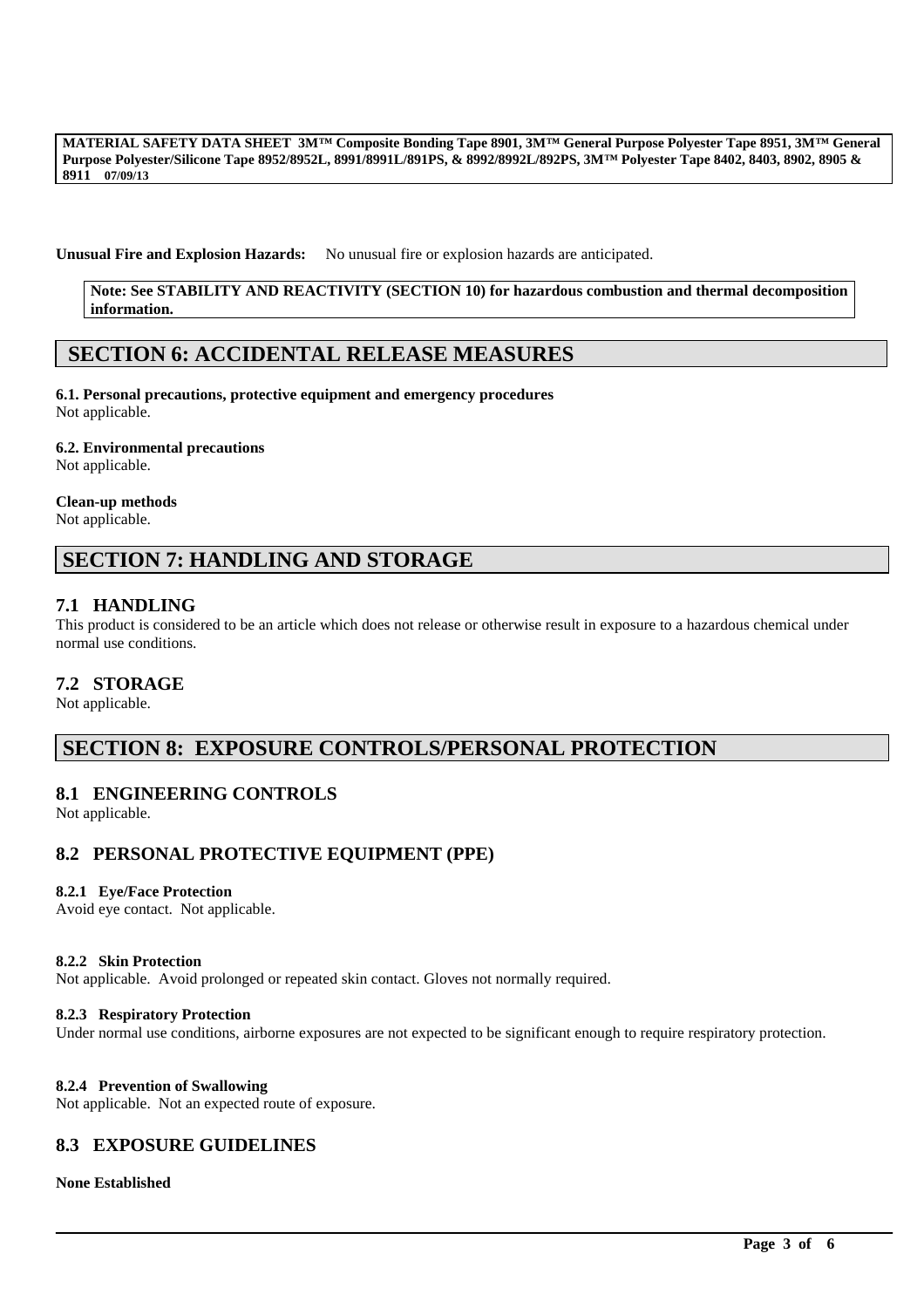# **SECTION 9: PHYSICAL AND CHEMICAL PROPERTIES**

**Specific Physical Form:**  $Rol1$  of Tape **General Physical Form: Autoignition temperature** *Not Applicable* **Flash Point** *Not Applicable* **Flammable Limits(LEL)** *Not Applicable* **Flammable Limits(UEL)** *Not Applicable* **Boiling Point** *Not Applicable* **Density** *Not Applicable* **Vapor Density** *Not Applicable*

**Vapor Pressure** *Not Applicable*

**Specific Gravity** *Not Applicable* **pH** *Not Applicable* **Melting point** *Not Applicable*

**Solubility in Water** Nil **Evaporation rate** *Not Applicable* **Volatile Organic Compounds** *Not Applicable* **Kow - Oct/Water partition coef** *No Data Available* **Percent volatile** *Not Applicable* **VOC Less H2O & Exempt Solvents** *Not Applicable* **Viscosity** *Not Applicable*

Odor, Color, Grade: **Various colored polyester tape with silicone adhesive General Physical Form:** Solid

# **SECTION 10: STABILITY AND REACTIVITY**

**Stability:** Stable.

**Materials and Conditions to Avoid: 10.1 Conditions to avoid** None known

**10.2 Materials to avoid** None known

**Hazardous Polymerization:** Hazardous polymerization will not occur.

## **Hazardous Decomposition or By-Products**

| <b>Substance</b> | Condition                |
|------------------|--------------------------|
| Hydrocarbons     | During Combustion        |
| Carbon monoxide  | <b>During Combustion</b> |
| Carbon dioxide   | <b>During Combustion</b> |

**Hazardous Decomposition:** Under recommended usage conditions, hazardous decomposition products are not expected. Hazardous decomposition products may occur as a result of oxidation, heating, or reaction with another material.

\_\_\_\_\_\_\_\_\_\_\_\_\_\_\_\_\_\_\_\_\_\_\_\_\_\_\_\_\_\_\_\_\_\_\_\_\_\_\_\_\_\_\_\_\_\_\_\_\_\_\_\_\_\_\_\_\_\_\_\_\_\_\_\_\_\_\_\_\_\_\_\_\_\_\_\_\_\_\_\_\_\_\_\_\_\_\_\_\_\_\_\_\_\_\_\_\_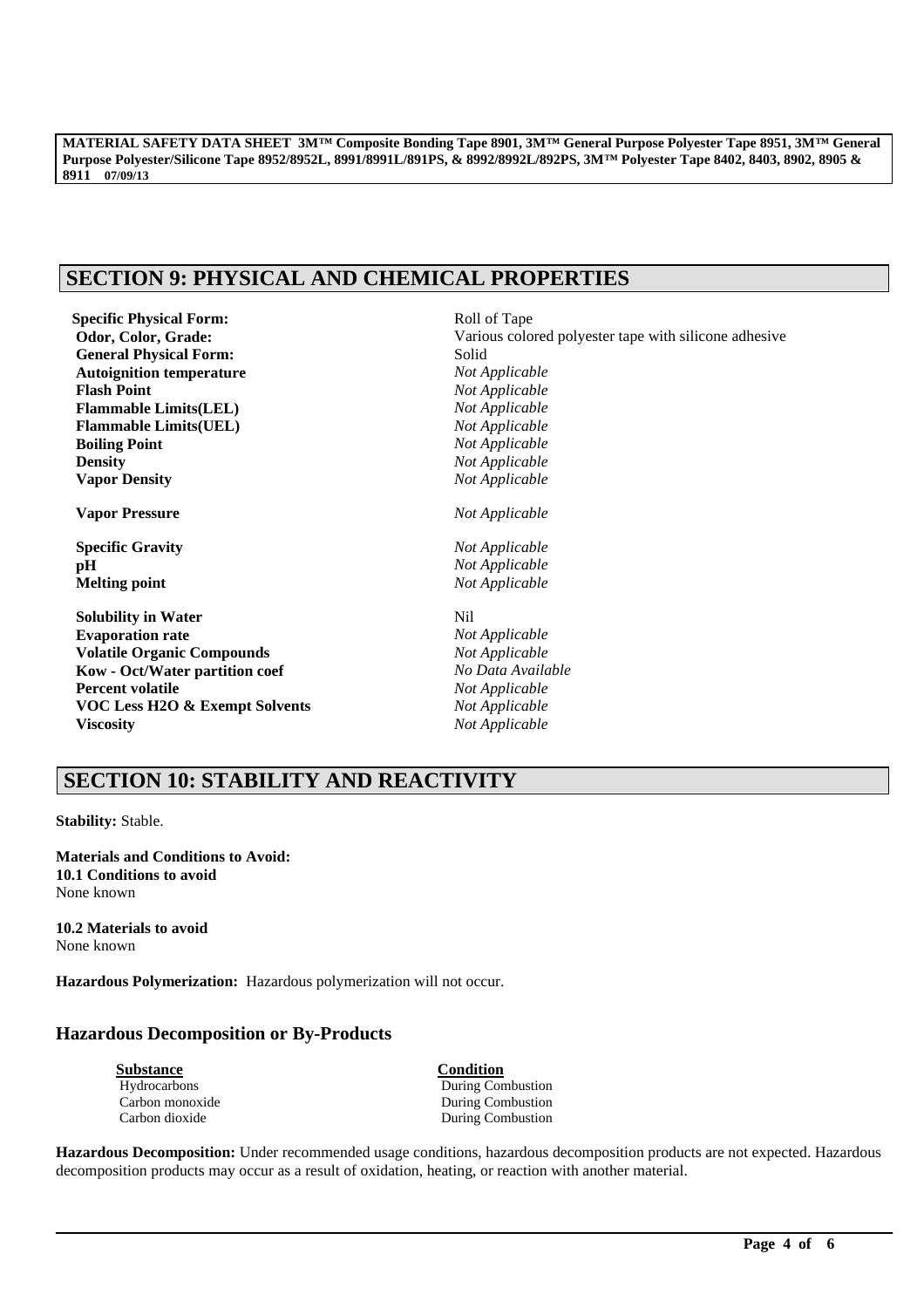# **SECTION 11: TOXICOLOGICAL INFORMATION**

Please contact the address listed on the first page of the MSDS for Toxicological Information on this material and/or its components.

# **SECTION 12: ECOLOGICAL INFORMATION**

## **ECOTOXICOLOGICAL INFORMATION**

Not determined. Not applicable.

## **CHEMICAL FATE INFORMATION**

Not determined. Not applicable.

# **SECTION 13: DISPOSAL CONSIDERATIONS**

**Waste Disposal Method:** Reclaim if feasible. If product can't be reclaimed, dispose of waste product in a sanitary landfill. Alternatively, incinerate the waste product in an industrial, commercial, or municipal incinerator. Dispose of waste product in a sanitary landfill. As a disposal alternative, incinerate in an industrial or commercial facility.

### **EPA Hazardous Waste Number (RCRA):** Not regulated

**Since regulations vary, consult applicable regulations or authorities before disposal.**

# **SECTION 14:TRANSPORT INFORMATION**

Not regulated per U.S. DOT, IATA or IMO.

*These transportation classifications are provided as a customer service. As the shipper YOU remain responsible for complying with all applicable laws and regulations, including proper transportation classification and packaging. 3M transportation classifications are based on product formulation, packaging, 3M policies and 3M understanding of applicable current regulations. 3M does not guarantee the accuracy of this classification information. This information applies only to transportation classification and not the packaging, labeling, or marking requirements. The original 3M package is certified for U.S. ground shipment only. If you are shipping by air or ocean, the package may not meet applicable regulatory requirements.* 

\_\_\_\_\_\_\_\_\_\_\_\_\_\_\_\_\_\_\_\_\_\_\_\_\_\_\_\_\_\_\_\_\_\_\_\_\_\_\_\_\_\_\_\_\_\_\_\_\_\_\_\_\_\_\_\_\_\_\_\_\_\_\_\_\_\_\_\_\_\_\_\_\_\_\_\_\_\_\_\_\_\_\_\_\_\_\_\_\_\_\_\_\_\_\_\_\_

# **SECTION 15: REGULATORY INFORMATION**

### **US FEDERAL REGULATIONS**

Contact 3M for more information.

#### **311/312 Hazard Categories:**

Fire Hazard - No Pressure Hazard - No Reactivity Hazard - No Immediate Hazard - No Delayed Hazard - No